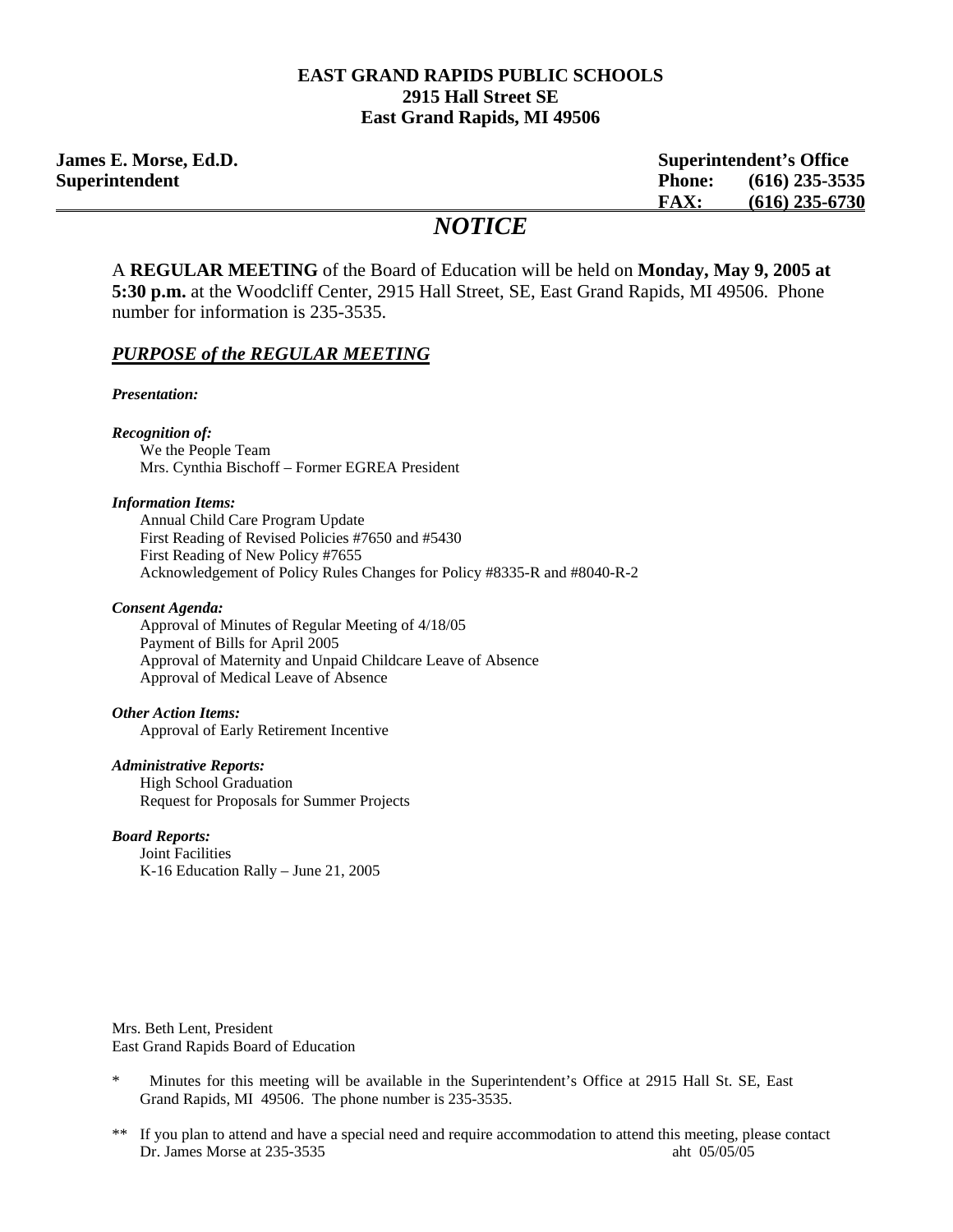# *Our Mission*

# *Educating and inspiring each student to navigate successfully in a global community.*

### **REGULAR Meeting of the East Grand Rapids Board of Education**

Woodcliff Community Board Room, Woodcliff Center, 2915 Hall SE, East Grand Rapids, MI 49506 Phone 616-235-3535

# **Monday, May 9, 2005**

### **5:30 p.m.**

### **AGENDA**

- 1. Meeting Called to Order
- 2. Recognition of:
	- A. East Grand Rapids High School students and their advisor, Mr. Pierre Sirois, in the national competition of *We The People* for their outstanding performance – Dr. Morse and Mr. Cwayna
		- Background: EGR High School students won the State of Michigan competition in January and represented Michigan at the national competition in Washington, D.C. finishing in the top ten in the nation.
	- B. Recognition of: Mrs. Cynthia Bischoff, Former EGREA President
- 3. Acknowledgment of Guests
- 4. Public Comments
- 5. Communications to and from the Board

#### *Information Items*

- 6. Annual Child Care Program Update Enclosure #6
- 7. First Reading of Revised Policy #7650 (Assessment Program) Enclosure #7
- 8. First Reading of New Policy #7655 (Michigan Merit Award Community Service Requirements) – Enclosure #8
- 9. First Reading of Revised Policy #5430 (Hiring) Enclosure #9
- 10. Acknowledgement of Revised Policy Rules and Regulations #8335-R (Unlawful Substances and Other Criminal Acts) – Enclosure #10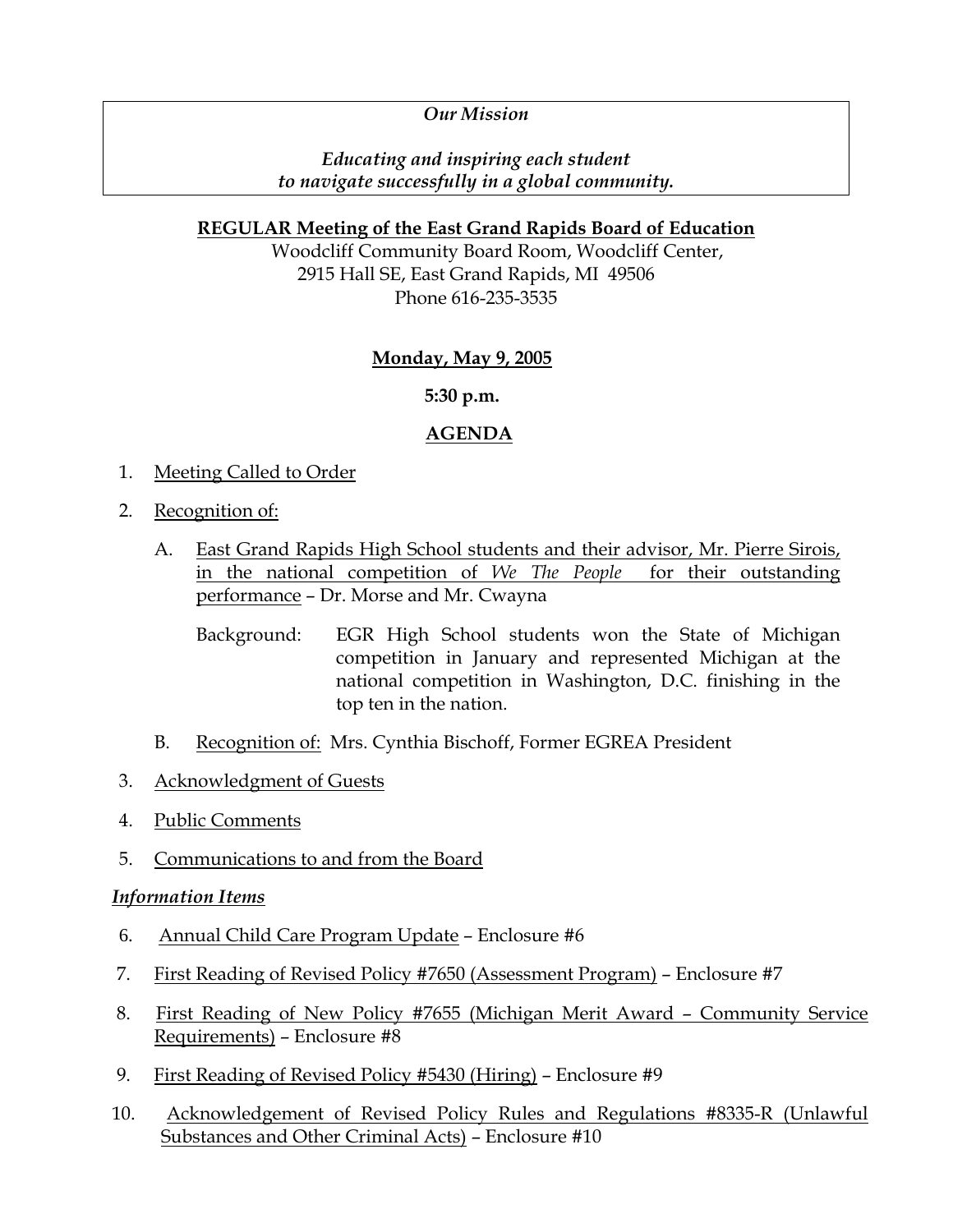- 11. Acknowledgement of Revised Policy Rules and Regulations #8040-R-2 (School Admissions) –Enclosure #11
- 12. Strategic Plan Update Progress Report on Differentiation in the Classroom (Superintendent Goal #2) – Mr. Doug Jenkins

## *Action Items – Consent Agenda:*

- Background: In order to save time during the meeting, we are using a Consent Agenda. Items in the Consent Agenda include those that are considered routine or have been previously discussed by the Board of Education. Any Board Member may request to have any item removed for a separate discussion and vote.
- Recommendation: Motion to approve items in the Consent Agenda Numbers \_13\_ through 16\_.
- 13. Approval of Minutes of REGULAR MEETING of 4/18/05 Enclosure #13
- 14. Approval of Payment of Bills for April 2005 Enclosure #14
- 15. Approval of a Maternity and Unpaid Child Care Leave of Absence Enclosure #15
	- Background: Under provisions of the Master Agreement in Article 15, Section M, Mrs. Nicole Gessner is requesting a maternity leave of absence beginning approximately July 31, 2005 and an unpaid child care leave of absence for an additional two weeks following the birth of her child.
	- Recommendation: Motion to approve the recommendation to grant to Mrs. Nicole Gessner a maternity leave of absence and an unpaid child-care leave beginning approximately July 31, 2005 and continuing until September 19, 2005 upon the recommendation of the Superintendent.
- 16. Approval of a Medical Leave of Absence Enclosure #16

| Background:     | Mrs. Melissa Sayre is requesting a medical leave of absence<br>beginning May 12, 2005 through approximately June 10, 2005. |
|-----------------|----------------------------------------------------------------------------------------------------------------------------|
| Recommendation: | Motion to approve a medical leave of absence for Mrs. Melissa<br>Sayre as recommended by the Superintendent.               |